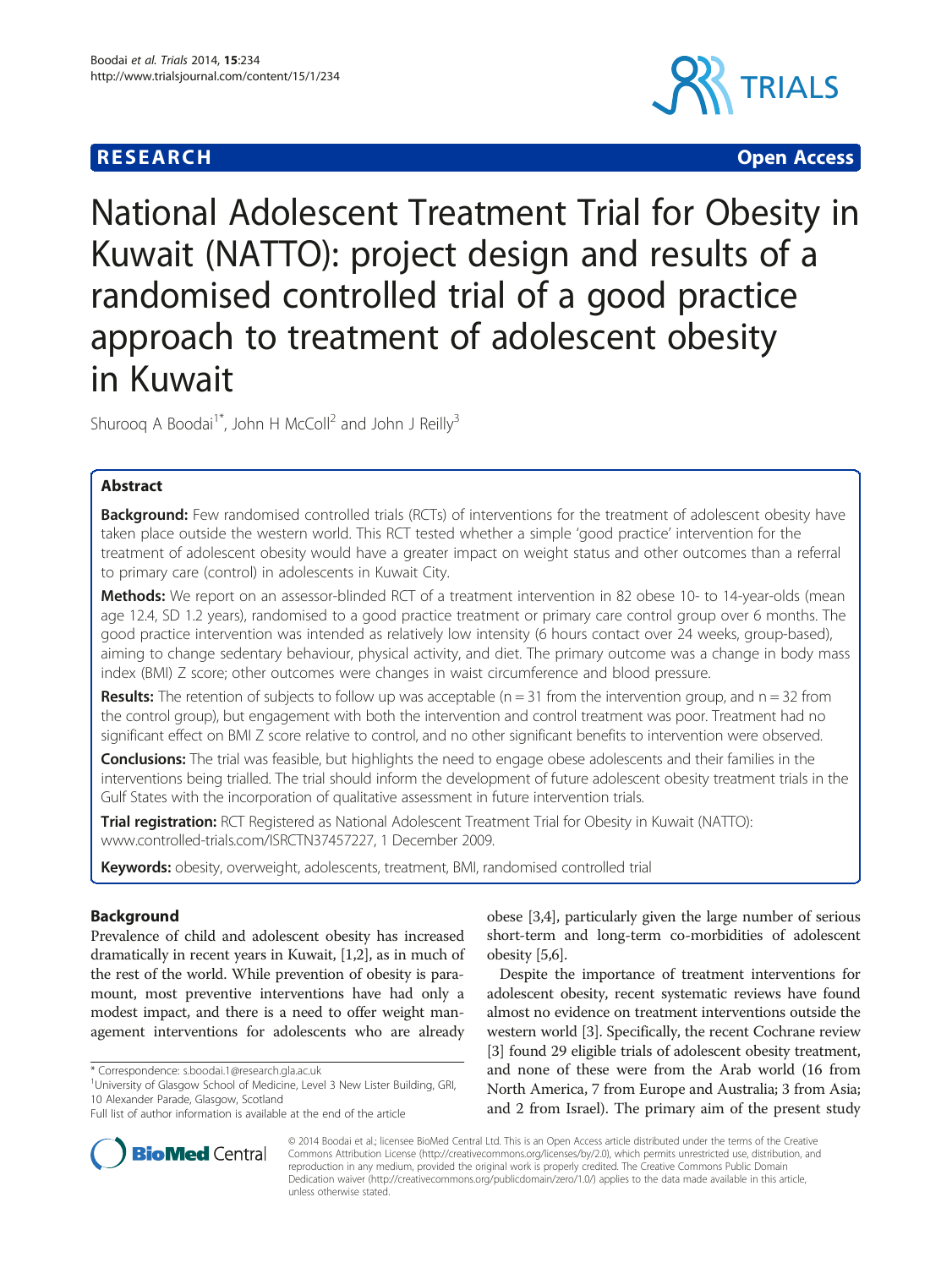was therefore to test the hypothesis that a 'good practice' intervention for the treatment of adolescent obesity in Kuwait would have a greater effect on primary and secondary outcomes than allocation to a control group. The secondary aims were to test the feasibility of conducting such a trial in Kuwait and to test the feasibility of using a good practice intervention and referral to primary care as a control condition, with a view to developing improved obesity treatment RCTs in Kuwait and the other Gulf States.

## Methods

#### Participants

The study was conducted at Al Faiha polyclinic (primary care clinic) during 2009. For entry into the study, adolescents, ages 10 to 14 years had to be obese (body mass index (BMI) above the  $95<sup>th</sup>$  percentile [[7\]](#page-5-0)), have at least one parent who expressed a willingness to attend the intervention described below if allocated to it, and have no serious underlying medical condition that might be either a cause or consequence of their obesity. Adolescents were recruited from their schools after BMI and health screening was conducted by one of the researchers (SAB). The schools and residences of all participants were located in the capital, and both the venue for the intervention (Al Faiha polyclinic) and the venue for the control primary care clinic were also in the capital to ensure that distance was not an issue hindering attendance. Ethical approval was obtained from the Ethics Committee for Medical Research, Ministry of Health of Kuwait (ref MPH/112), and written informed consent was obtained from both parents and adolescents.

## Randomisation and allocation concealment

Participating adolescents attended a research clinic where all baseline measures (see below) were taken, then assigned a unique study code prior to random allocation into the treatment or control group. To ensure concealment of allocation, codes were sent electronically to a statistician (JHM) who produced a computer generated randomisation list that allocated participants to intervention or control group, with participants balanced for gender in blocks of 10. The statistician informed the researcher responsible for delivering the intervention (SAB) of the allocation, and families were invited to intervention or control groups as appropriate.

#### Intervention

In brief, the intervention was intended as a relatively low intensity (6 sessions, 1 hour contact time per session, delivered as a group session) programme, which might be readily generalisable if evidence of feasibility and efficacy was obtained from the present study. The intervention was delivered to the adolescents and their parents in groupdiscussion fashion over a 24-week period by a physician

with specialist training in Nutrition (SAB) and the study dietician. The programme was adapted from the Scottish Childhood Obesity Treatment Trial (SCOTT), which tested a 'good practice' treatment intervention in Scotland [\[8,9](#page-5-0)]. Parents were provided with treatment materials that were adapted from those used in SCOTT [\[9](#page-5-0)]. The intervention is described here as a 'good practice' intervention on two grounds. First, because it focused on changing the behaviours recommended as the key targets in recent evidencebased management guidelines [\[10](#page-5-0)-[12](#page-5-0)] for the treatment of adolescent obesity (reduction in sedentary behaviour, particularly screen-media use; diet, using a modified version of the 'traffic light diet' system [\[8](#page-5-0)]; and promotion of physical activity). Second, the intervention incorporated theoretically based behaviour change techniques to all three of the targeted behaviours [\[8\]](#page-5-0): exploration of the pros and cons of changes in diet, physical activity, and sedentary behaviour; exploration of motivation to change diet, physical activity, and sedentary behaviour; self-monitoring of sedentary behaviour (recording of screen time in diaries), diet, and physical activity (recording of walking, sport, and physically active play in a diary); identifying the main barriers to behaviour change and problem solving in relation to these barriers; goal setting in relation to diet, physical activity, and sedentary behaviour; and relapse prevention.

The intervention group was further divided into boys  $(n = 21,$  each attending with at least one parent) and girls  $(n = 20,$  each attending with at least one parent) groups in accordance with cultural norms of the Kuwaiti population, and their sessions were delivered on two consecutive days. Any adolescent who attended the intervention session alone was welcomed, although ideally at least one parent should have been present.

#### Control group

Primary care-based treatment of child and adolescent obesity in Kuwait is somewhat limited, as in many other countries, but it was felt ethically and scientifically appropriate to use referral to primary care as a control condition in the present study. Adolescents, and their parents, who were allocated randomly to the control group were therefore informed that they were obese and advised to attend primary care.

#### Outcome measures and blinding

BMI Z scores were calculated based on US CDC 2000 reference data [[7](#page-5-0)] using the software available at [http://stokes.](http://stokes.chop.edu/web/zscore/index.php) [chop.edu/web/zscore/index.php.](http://stokes.chop.edu/web/zscore/index.php) Outcome measures were made at baseline and again at 6 months (26 weeks) after the start of the intervention by the same trained research assistants who were blinded to group allocation and were not involved in delivery of the treatment intervention. Blood pressure was measured when the participant was sitting quietly in the upright position, with the correct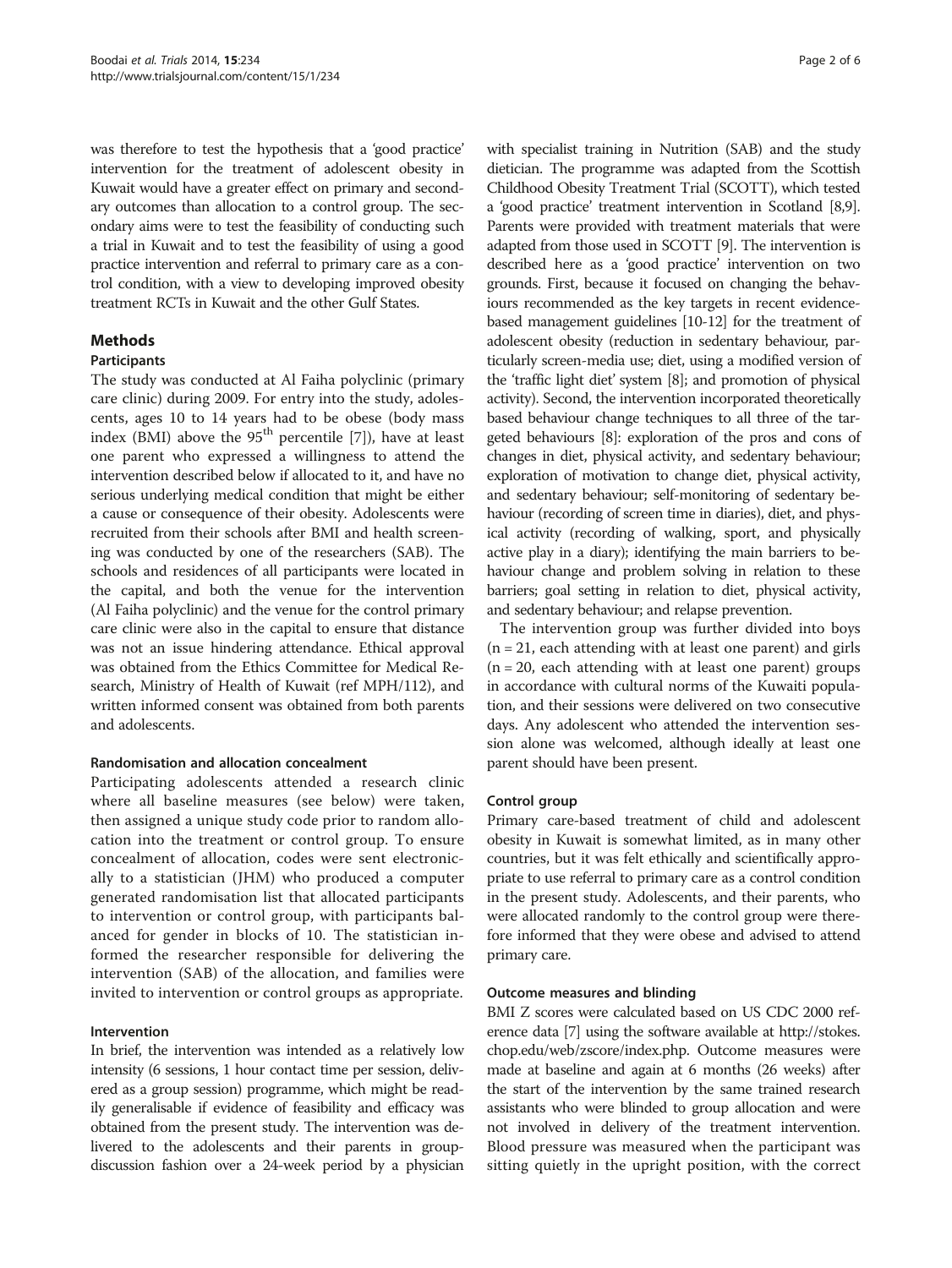cuff size applied to the right arm. The reading was repeated three times and the average of the three readings was taken.

The primary study outcome measure was change in BMI Z score. Weight was measured to 0.1 kg in light indoor clothing with children not wearing shoes, and height was measured to 0.1 cm with a portable stadiometer (Leicester Height Measure, SECA, London, UK) and adolescents not wearing shoes. Secondary outcomes were waist circumference and blood pressure.

#### Sample size, power, and statistical analysis

No local data were available upon which to base a power calculation. The present study was therefore powered using BMI data from the Scottish SCOTT RCT [[8\]](#page-5-0), which was used to develop the treatment intervention. With a between-group difference in the change in BMI Z-score of -0.25 at 6 months (which is a small change in BMI Z score, as discussed below) and a SD of change in BMI Z score of 0.21, giving a delta of 1.15, a sample size of around 30 adolescents per arm at 6 months would give 90% power at the 0.05 significance level. Dropout from the trial could not be predicted, but it was hoped that entering around 90 adolescents would make sufficient allowance for attrition during the 6-month study to leave around 30 participants per arm at the end of the trial.

Outcomes were analysed in two ways. First, changes in outcome variables within each group (intervention and control) between baseline and 6-month follow-up are presented. The issue of whether changes in outcome variables differed significantly between groups (intervention versus control) was examined using independent sample t-tests. The analysis was intention-to-treat, where we used data from all adolescents for whom data were available on the basis of the group to which they were allocated, regardless of their adherence to the protocol (attendance).

## Feasibility of the trial: treatment intervention and control conditions

Since the present study was the first of its kind in Kuwait, it was not considered as a 'definitive trial' [\[13\]](#page-5-0) but rather as the initiation of a process which should lead to a more definitive trial subsequently [\[13\]](#page-5-0). Feasibility of the trial and feasibility of the trial interventions were measured by summarising the extent of sample attrition (dropout) over the 6-month period, the extent of missing data, and recording attendance at intervention and control treatments.

### Results

## Flow of participants through the trial, flow through the interventions, and participant characteristics

Figure [1](#page-3-0) describes the flow of participants through the trial and through the intervention. Of the 82 participants entered at baseline, 63 (77%) attended for outcome measures

at the 6-month follow-up. There were no significant differences at baseline between intervention and control groups for adolescent age, anthropometric measures and weight status (Table [1](#page-3-0)).

## Changes in primary and secondary outcomes within and between groups

Table [2](#page-4-0) provides data on change in BMI Z scores, blood pressures and waist circumference. There were no statistically significant differences within the two groups over the 6 months for any of the anthropometric measures. There were also no significant differences between the groups for the 6-month changes in anthropometry (Table [2](#page-4-0)). Only 7 of the 31 adolescents in the intervention group at the end of the study maintained or lost weight over the 6 months, while 5/32 in the control group maintained or lost weight over the 6 months.

### **Discussion**

## Main findings, study implications, and comparisons with other evidence

While it seems that no previous adolescent obesity treatment RCTs have been published from Kuwait or the other Gulf States, the present study suggests that conducting randomised controlled trials of adolescent obesity treatment interventions in Kuwait is feasible. Retention in the trial was acceptable and not strikingly dissimilar to that reported in other adolescent obesity treatment trials that took place over a similar timescale [\[3\]](#page-5-0). Luttikhuis and colleagues in the recent Cochrane review described attrition in the eligible adolescent obesity treatment trials (of at least 6 months duration) as ranging from 0 to 43% by the end of the intervention [\[3\]](#page-5-0). An expansion of the evidence base on interventions to treat adolescent obesity is required because most obese adolescents now live outside western countries [[14](#page-5-0)]. However, the recent Cochrane review [\[3](#page-5-0)] found no eligible RCT from the Arab world.

The present study also suggests that adherence to obesity interventions in obese adolescents and their families in Kuwait might be very poor. While retention in the trial was acceptable, engagement with the interventions offered was limited: only 12 participants (29% of the sample) attended ≥4 sessions, and the control group families did not attend any sessions at primary care. The reasons for poor adherence to both the study intervention and control treatments are probably complex and a detailed discussion of them is beyond the scope of the present study. However, a number of the adolescents and their families expressed a low degree of concern about obesity on being given the diagnosis and at the treatment sessions which they attended, and the poor attendance is consistent with this view. The fact that attendance was negligible even in the control group implies a low degree of concern about obesity rather than any specific non-engagement with the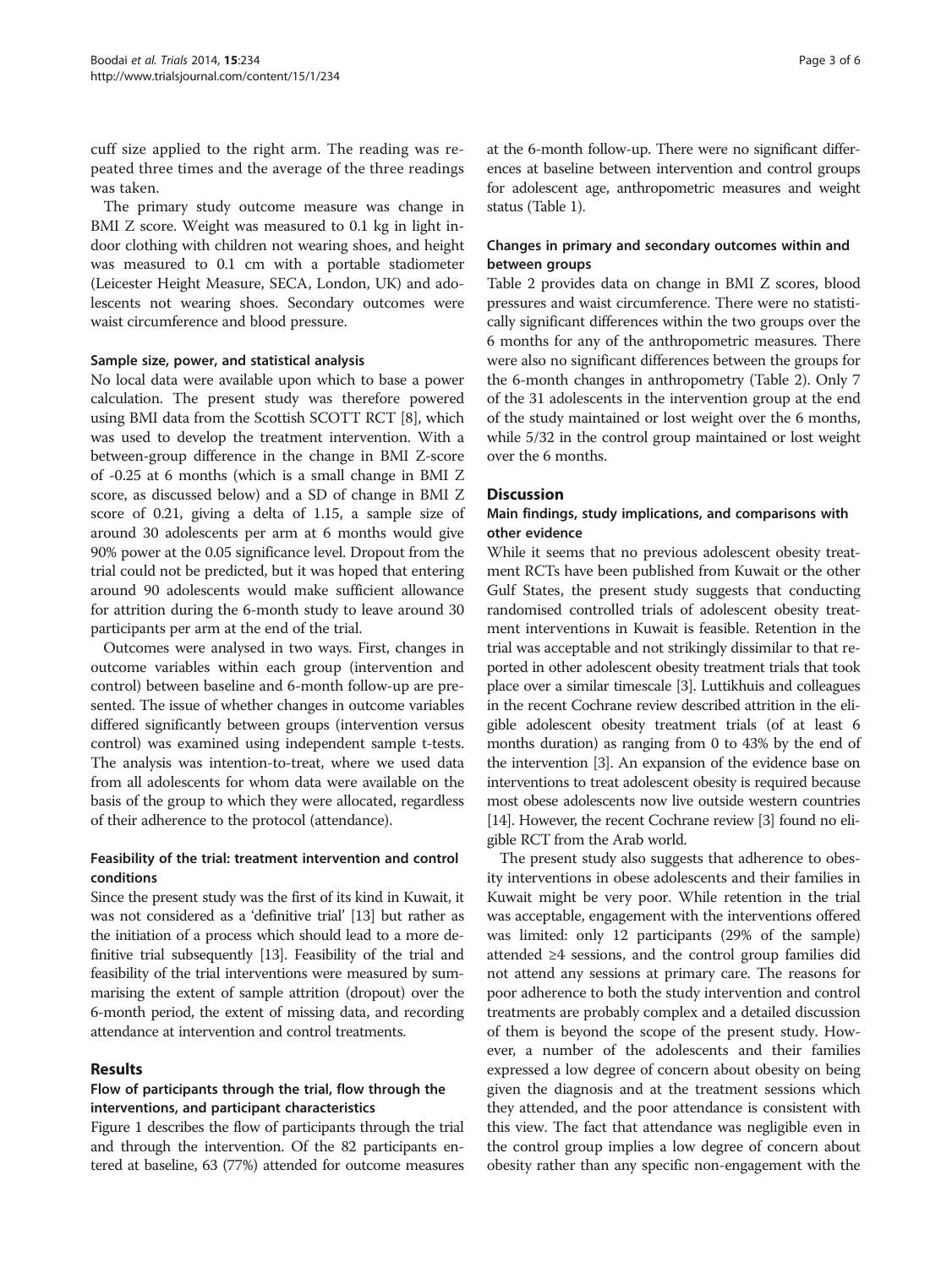<span id="page-3-0"></span>

intervention arm of the trial. In a recent study of adolescents in Kuwait city [\[15\]](#page-5-0) we reported that health-related quality of life was not impaired in obese adolescents relative to their healthy weight peers; this is an unusual finding [\[16,17](#page-5-0)], and it seemed to reflect a cultural difference between western and Kuwaiti societies, with a reduced concern over obesity in Kuwait [\[15](#page-5-0)]. Of note, we analysed blood samples from 80 out of the 82 participants in NATTO for cardiometabolic risk factors at baseline; however, results of the analyses were only available after

the end of the trial. Had these results been available, they may have had an impact on the motivation to attend of both the intervention and the control groups. Several studies have shown multiple cardiometabolic risk factors in obese adolescents both in Kuwait [\[18](#page-5-0)] and internationally [\[19](#page-5-0),[20\]](#page-5-0).

Exploring the reasons for non-attendance and nonadherence to treatment and investigating the treatment preferences of obese adolescents and their families would be important for future adolescent obesity treatment research

|  |  | Table 1 Characteristics of participating adolescents at baseline |  |  |  |  |  |
|--|--|------------------------------------------------------------------|--|--|--|--|--|
|--|--|------------------------------------------------------------------|--|--|--|--|--|

| Characteristic                 | Full sample  | <b>Treatment group</b> | Control group |  |
|--------------------------------|--------------|------------------------|---------------|--|
|                                | $n = 82$     | $n = 41$               | $n = 41$      |  |
|                                | Mean (SD)    | Mean (SD)              | Mean (SD)     |  |
| Age (years)                    | 12.4(1.2)    | 12.4(1.2)              | 12.4(1.2)     |  |
| Male/female                    | 42/40        | 21/20                  | 21/20         |  |
| Body mass index Z score        | 2.2(0.3)     | 2.2(0.3)               | 2.2(0.3)      |  |
| Systolic blood pressure (mmHq) | 122.2 (10.4) | 122.0(12.3)            | 122.0(8.2)    |  |
| Diastolic blood pressure       | 77.5(7.6)    | 76.0 (8.5)             | 79.1 (6.4)    |  |
| Waist circumference (cm)       | 93.5(12.1)   | 93.0 (12.7)            | 94.0 (11.6)   |  |

Attendance at the intervention group and control group sessions was low and is shown in Figure 1.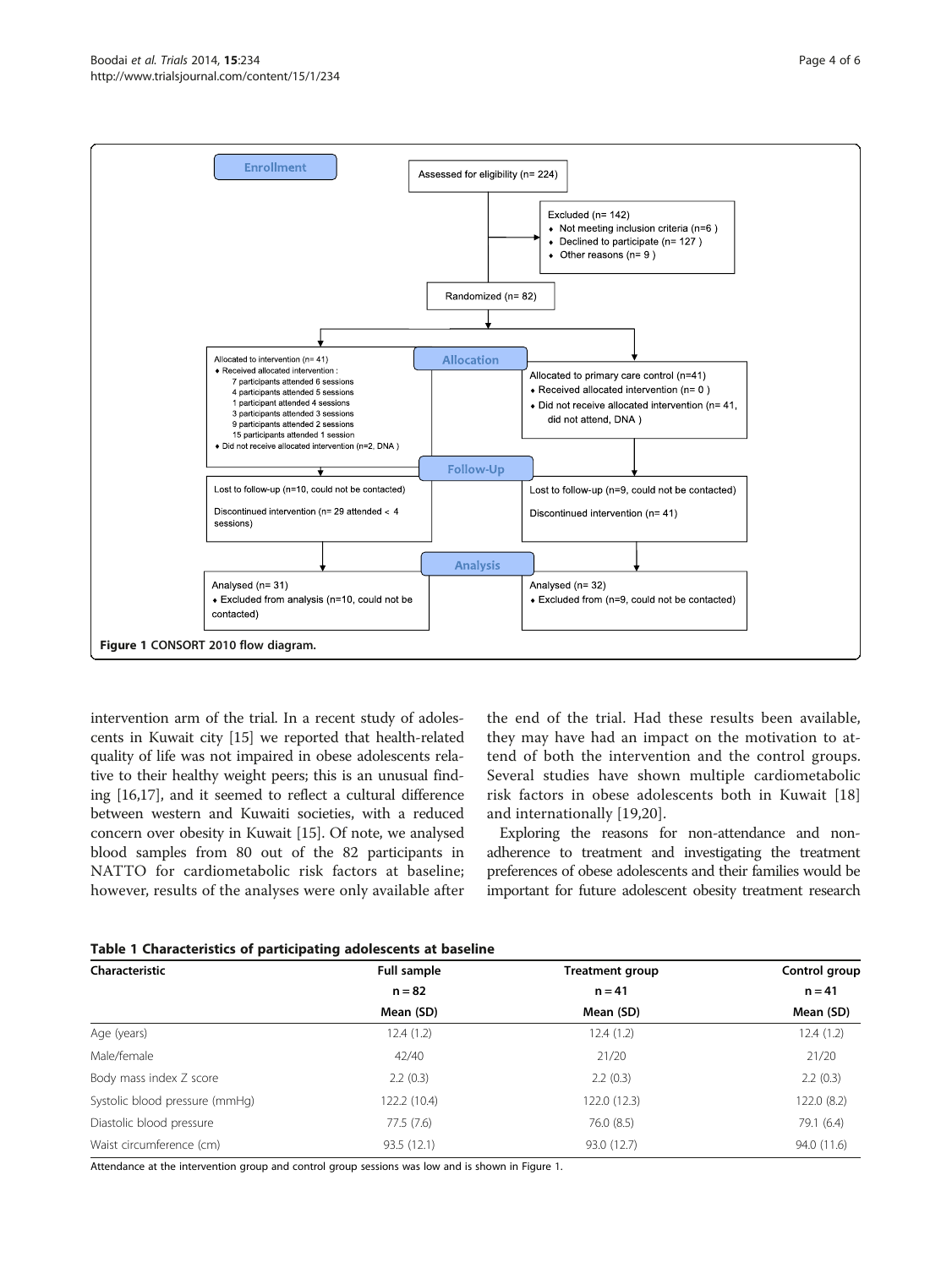| Outcome                         | Intervention group within-group<br>change mean (SD) | Control group within-group<br>change mean (SD) | Between-group difference,<br>mean (95% CI), P value |
|---------------------------------|-----------------------------------------------------|------------------------------------------------|-----------------------------------------------------|
| Body mass index Z score         | 0.0(0.1)                                            | 0.0(0.2)                                       | $0.0$ (-0.1; 0.1), 0.6                              |
| Systolic blood pressure (mmHq)  | 0.4(6.7)                                            | 0.6(4.8)                                       | $0.3$ (-2.7; 3.2), 0.9                              |
| Diastolic blood pressure (mmHg) | 2.9(6.2)                                            | 1.1(5.8)                                       | $-1.8$ ( $-4.8$ , 1.3), 0.2                         |
| Waist circumference (cm)        | 4.9(5.8)                                            | 3.5(5.7)                                       | $-1.4$ ( $-4.3$ ; 1.5), 0.3                         |

<span id="page-4-0"></span>Table 2 Six-month changes in outcome measures within and between-groups (n = 31 treatment group versus 32 controls)

in Kuwait and the other Gulf States. Indeed, the UK Medical Research Council Framework on the Development and Evaluation of Complex Interventions [\[13\]](#page-5-0) recommends an approach in which interventions are developed in conjunction with study participants, and qualitative studies are used to understand treatment preferences.

The degree of change in body weight status that might be desirable in an adolescent obesity treatment intervention is uncertain [[10](#page-5-0)-[12](#page-5-0)], but improvements in cardiometabolic risk factors probably require much greater changes than were observed in the present study, [\[21,22](#page-5-0)]. Weight maintenance or modest weight loss is usually recommended for adolescent obesity treatment interventions [[10](#page-5-0)-[12](#page-5-0)], but in the present study, only a minority of participants maintained or lost weight. Since adherence to treatment ranged from limited to absent in the present study, the actual 'dose' of obesity treatment was probably also very low, amounting to little more than the confirmation to the adolescents and their families that they were obese with some evidence-based advice. The present study is therefore consistent with some others (for example, [[23](#page-5-0)]) in suggesting that diagnosis of obesity plus good advice alone is likely to have null or minimal effects on energy balance of obese adolescents.

#### Study strengths and weaknesses

The principal strengths of the present study were the high level evidence obtained, with adherence to the CONSORT statement on conduct and reporting of RCTs [\[24\]](#page-5-0); the fact that the trial was powered adequately, in contrast to a number of previous trials in this area [\[3](#page-5-0)]; development and testing of a potentially generalisable intervention; and completing a challenging adolescent obesity treatment RCT [[25](#page-5-0)] in the novel setting of a Gulf State.

The present study also had a number of weaknesses. Longer term obesity treatment trials are desirable, and a 6 month follow-up is considered the minimum desirable in the most recent Cochrane review of paediatric obesity treatment RCTs [\[3](#page-5-0)]. An assessment of parent and adolescent perspectives on the treatment programme would have been desirable in order to both understand the current intervention better and to inform future treatment interventions [\[13,26,27\]](#page-5-0). Future intervention trials in Kuwait

might also find it useful to focus treatment at other population subgroups (for example, younger or older participants, or to tailor treatment to boys or to girls), but this was not possible in the present study due to resource limitations.

### **Conclusions**

The present study suggests that trials of obesity treatment interventions in adolescents in Kuwait are feasible, but that the success of future trials will depend on addressing the problem of low adherence to treatment.

#### Abbreviations

BMI: body mass index; BMI Z score: body mass index Z score; CONSORT: consolidated standards of reporting trials; RCT(s): randomised controlled trial(s); SD: standard deviation.

#### Competing interests

The authors declare that they have not competing interests.

#### Authors' contributions

SAB: Conception and design, data collection and analysis, manuscript writing and final approval. JHM: Design, analysis, critical revision and final approval of the manuscript. JJR: Conception and design, manuscript writing and critical revision and final approval of the manuscript. All authors read and approved the final manuscript.

#### Acknowledgements

We thank members of the Ethical Committee, Ministry of Health, Kuwait, for this opportunity. We also thank the research assistants Badreya Al Mirshed and Dalal Al Fadhli for their valuable work and adherence to the study protocol, Ms. Faheema Al Enzi for guiding the control group in taking OPD appointments, the research dietician Mrs. Alanoud Alsumait for her contribution in developing the intervention programme, Dr. Nawal Alhamad and Dr. Asia Alhumaidan for their support, and Dr Laura Stewart for her guidance in developing the intervention programme.

#### Funding

Scottish Funding Council and Civil Services Commission- Kuwait.

#### Author details

<sup>1</sup>University of Glasgow School of Medicine, Level 3 New Lister Building, GRI, 10 Alexander Parade, Glasgow, Scotland. <sup>2</sup>University of Glasgow School of Mathematics and Statistics, 15 University Gardens, G12 8QQ Glasgow, Scotland. <sup>3</sup>University of Strathclyde Physical Activity for Health Group, School of Psychological Sciences & Health, Graham Hills Building (Room 531)50 George Street, G1 1QE Glasgow, Scotland.

Received: 18 October 2013 Accepted: 6 June 2014 Published: 19 June 2014